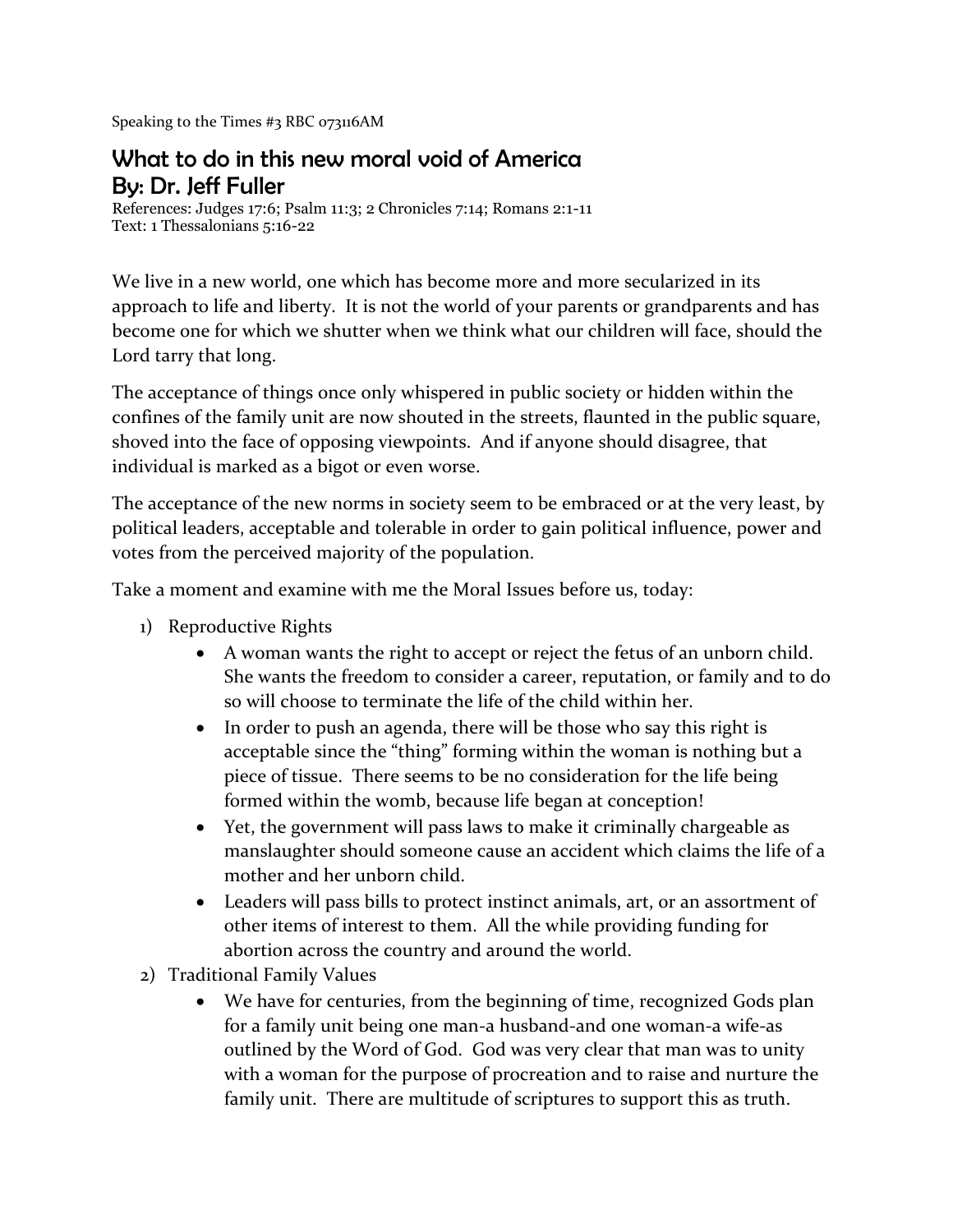- Yet, now we see the popular opinion and government authority moving forward with a change to the definition of marriage. Instead of a quiet push, it has become an all-out assault on the family unit and traditional family values in America. Government leaders seem to casually thumb their collective noses at the notion that this the right way and embrace with great celebration homosexuality. Laws have been passed within recent years which support their thought process, such as the Supreme Court in upholding marriage licenses for same-sex couples.
- Additionally we see more and more couples living together without the benefit of recognizing the vows of marriage, single parent homes, divorce and all other factors destroying the foundational belief of American thought and Biblical truth.
- 3) Religious Liberty
	- Christians are enduring more persecution than ever, it seems. Churches and preachers of the Gospel are being threatened with sanctions if they speak against the Political Correct thought, refuse to conduct same-sex unions, take issue Biblically with laws or policies being instituted, and an assortment of others as the attempt is made to stifle Christian thought.
	- Christians are told they cannot talk about or read the Bible in the workplace, students are forbidden from wearing shirts with scripture emblazoned on the front or back, prayer in public places or at government meetings is said to be offensive, and the rights of Christians are being muffled with each new day.
	- And around the world the church is pushed into the background because everything is permissible and Christian thought is not.
	- Defending the persecuted church and others of faith around the world and defining freedom of religion at home should be a huge moral issue but so often is lost in the media hype.
- 4) Terrorism
	- At one time terrorism was something happening in a foreign land, but since 9/11 we see it more and more as a part of the normal day news.
	- Strengthening America in this war and in the clash of civilizations against radical Islam has been swept under the rug of Political Correct thought.
- 5) Faith-based solutions
	- Feeding the hungry, clothing the naked, taking care of the disadvantaged has become more a joke than a reality. Numbers are inflated to reflect what the government is doing, but these are so votes can be counted on at the polls.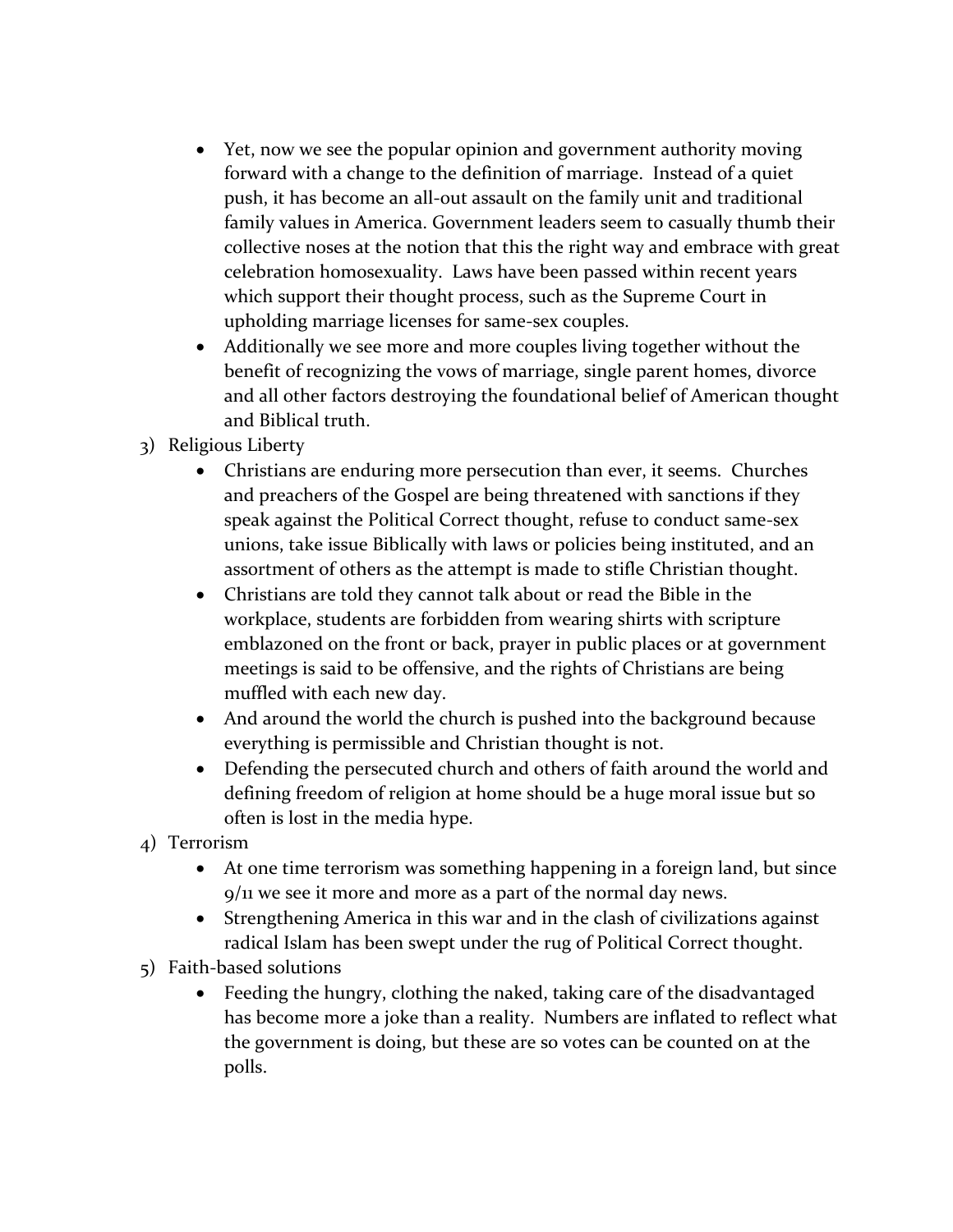- Many are receiving federal assistance but do not qualify, some have babies for nothing more than another check from Uncle Sam, and others are trading their EBT cards for cash so they may buy another round of LOTTO tickets.
- There are truly faith-based solutions to societal problems but the Bible is rejected. Therefore the poor, disadvantaged, education and others are disregarded.
- 6) Media
	- The negative impact of mass media on culture is lost in the confusion of voices.
	- Speaking out on pornography, sexual exploitation and violence is not common place.
- 7) Gambling
	- Since the late 1990's the issue of legal gaming in the state of Alabama has become one of the most vocal, hottest fights in the legislature each year. It seems this is the "get results quick" answer to our financial crisis. Advocates will push forward their thoughts on the matter by pointing out "lottery is not a tax," so what is the harm in allowing people who drive to distance states to gamble be allowed to gambled in the state and the state benefit from the many dollars which go to other states. These same people will continual bombard the voters with a lottery as the immediate solution for the financial woes of the General Fund, for Medicaid, or Education. Additionally, there is always the statement, "We already have gambling in the state…what is the problem by making it legal so the state can benefit from it?"
	- Leader's clamor to pass a constitutional amendment to allow lottery in this state, opening Pandora's Box for all forms of gaming. Make sure you hear this right! To amend the constitution of the State of Alabama in order to allow gambling-a state run lottery-will open up the flood gates for all forms of gambling.
		- 1. An example of this is the State of Mississippi. In Mississippi, the state voted to institute a state run lottery, but not one ticket was ever sold. Instead, casinos popped up on the coast and the state has found itself in the casino business. It still appears on the lower totem pole in regards to education, still struggles with balancing the budget, and still suffers as a poorer state in the south.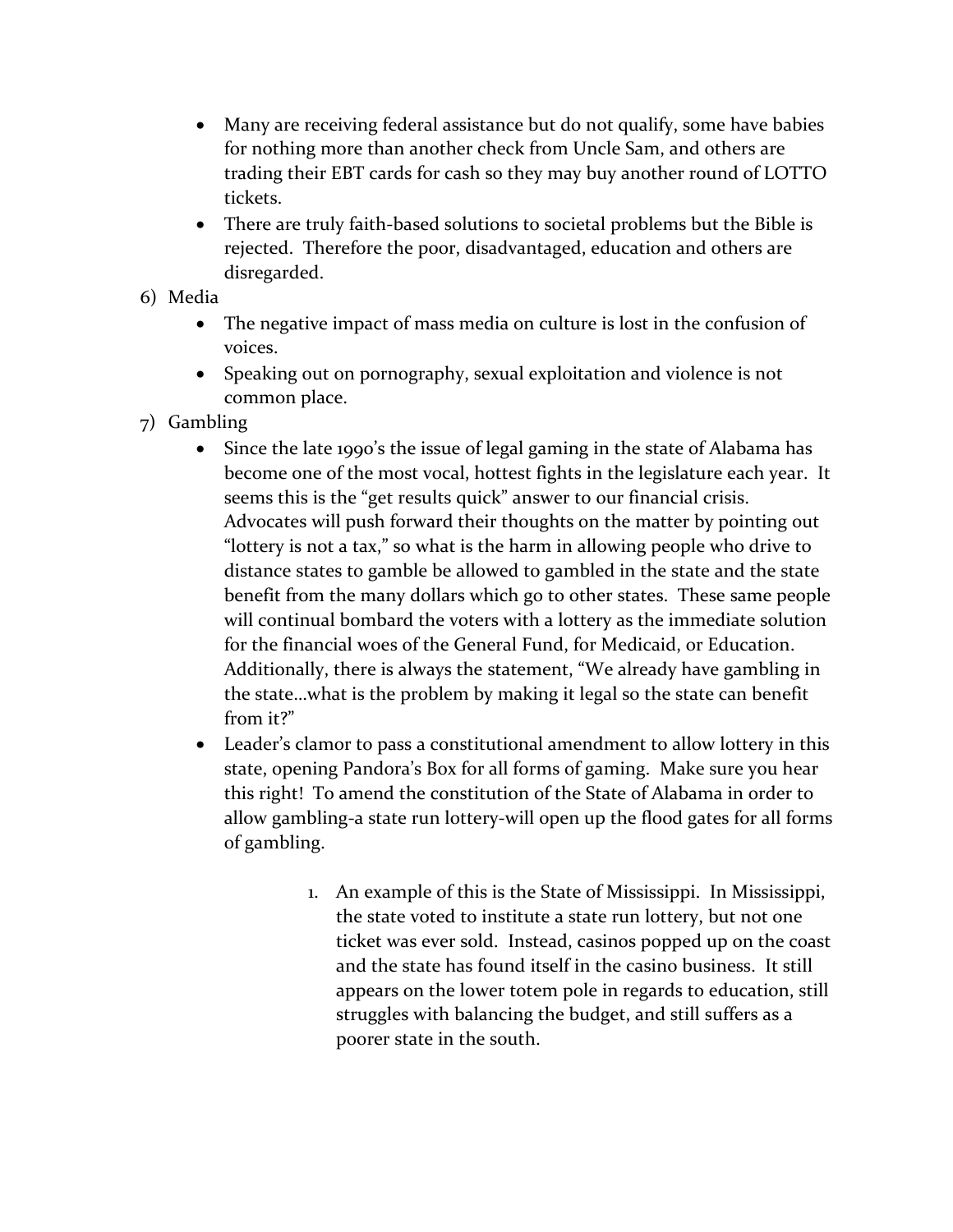- 2. Drive down to the bayous of Louisiana and you will find schools in desperate need to repair, but they have a lottery and casinos.
- 3. Or, take a look at the Hope Scholarship in Georgia, which is a point some lawmakers make in Alabama with an education lottery for free college education, and you will find that the greatest majority of those who receive such a scholarship are from upper-middle class families based on a high grade point average.
- 4. Or, think about how many times we are reminded that charities benefit from gambling in the state of Alabama.

Several years ago Macon County voted to allow Bingo to support charities. Milton McGregor, since that time, has been the focus of several high profile cases. While Bingo is acceptable for charities, on paper, but the Bingo by VictoryLand and in others of the state are not as prescribed by local legislation. Furthermore, from VictoryLand, very little money is put back into the pockets of charities. Sure there have been a few fire trucks, police cars and buses bought by McGregor for various county organizations the bulk of the money has gone to operating expenses and payouts are small in comparison to the income raked into the palace along Interstate 85 in Macon County. Personally, I do not know if ole' Uncle Milton is waiting in the wings for an approval for a lottery so he can run over to Montgomery with his cronies and get casino gambling legalized or if he is pushing the lottery with great amounts of money. But it is a known fact he has made millions off of the people of this state and surrounding state with his illegal Bingo machines.

I can predict that if this state approves a lottery, we will see a flood of amendments to the Governor's lottery. It will not be long before we will see casinos popping up in Mobile, Orange Beach, Montgomery, Huntsville and maybe even Phoenix City.<sup>i</sup>

The aforementioned moral issues are just a few examples. Examples which alert us to the assault of our foundational principles on which this nation has been built. A foundation which is cracking and crumbling with each serious blow it endures. While these things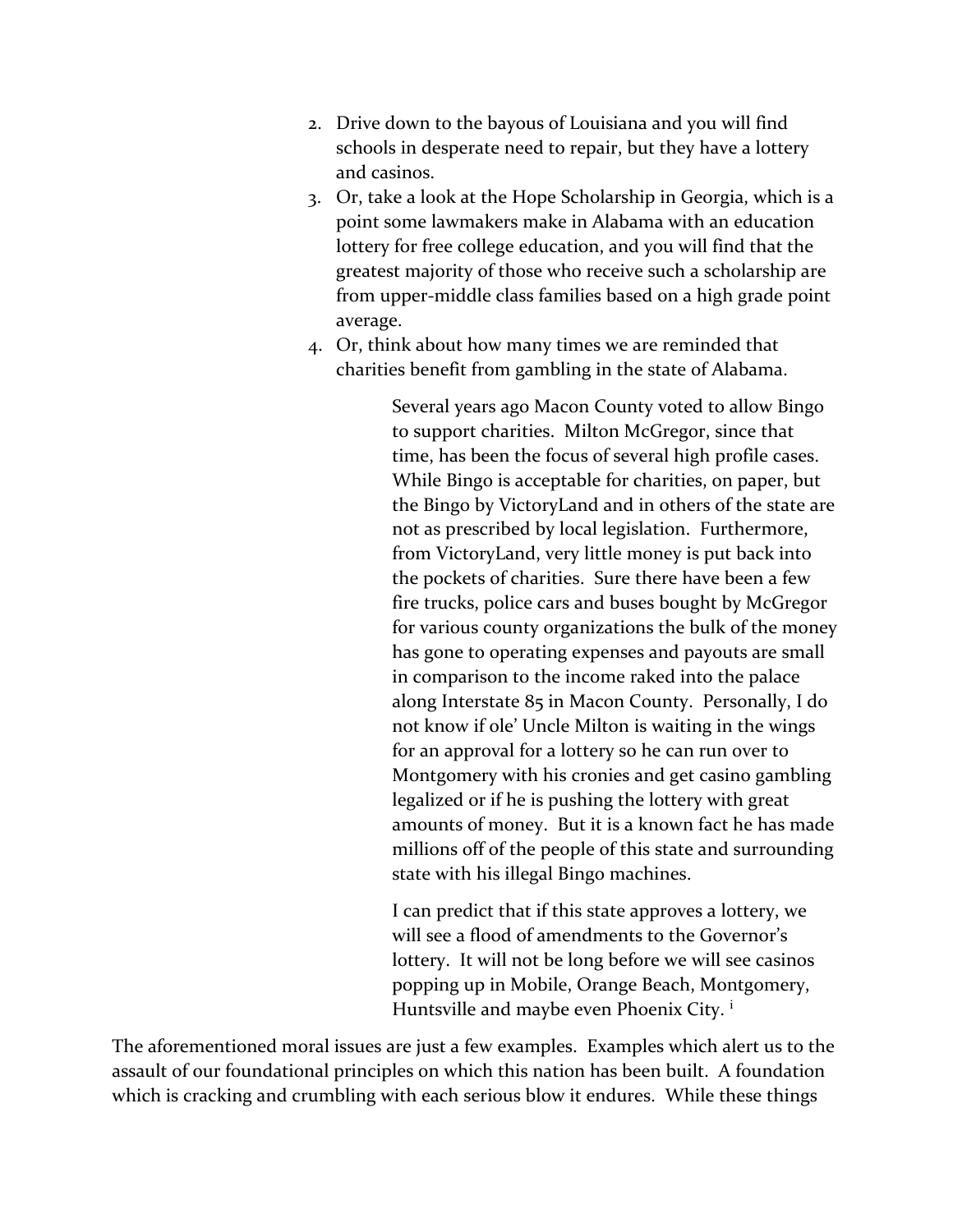transpire, we must hear the question from David: "If the foundations be destroyed, what can the righteous do?" **Psalm 11:3 (KJV)**

Therefore, how do we respond in this ever changing culture in which we live for our present time? What do we do in this new moral void of America?

I believe it is important we return to the old adage, "We must keep the main thing the main thing." Our priority is not anything less than the proclamation of the Jesus Christ! Time and again we are reminded to take the message of Christ to the nations. Jesus said:

"All authority has been given to Me in heaven and on earth. Go, therefore, and make disciples of all nations, baptizing them in the name of the Father and of the Son and of the Holy Spirit, teaching them to observe everything I have commanded you. And remember, I am with you always, to the end of the age." **Matthew 28:18-20 (HCSB)** 

Before He ascended into heaven to take His rightful place with the Father, He told His disciples and all of us who call ourselves by the name of Christ:

"But you will receive power when the Holy Spirit has come on you, and you will be My witnesses in Jerusalem, in all Judea and Samaria, and to the ends of the earth." **Acts 1:8 (HCSB)**

The church desperately needs to stand strong, send others, and seek out others with the message of Christ which is the salvation of lost souls. Jesus said we are to be His witnesses, living our lives in such a way as others will see Jesus and want to know what makes the difference in our lives.

This is why the text for this message is so vital for an answer to the question: What do we do in this new moral void of America?

"Rejoice always! Pray constantly. Give thanks in everything, for this is God's will for you in Christ Jesus. Don't stifle the Spirit. Don't despise prophecies, but test all things. Hold on to what is good. Stay away from every kind of evil." **1 Thessalonians 5:16-22 (HCSB)**

While there are a good many points to cover for this section of scripture, I have three which stand out to me today in light of this message today:

## *Keep The Word of God*

"How can a young man keep his way pure? By keeping Your word. I have sought You with all my heart; don't let me wander from Your commands. I have treasured Your word in my heart so that I may not sin against You." **Psalm 119:9-11 (HCSB)**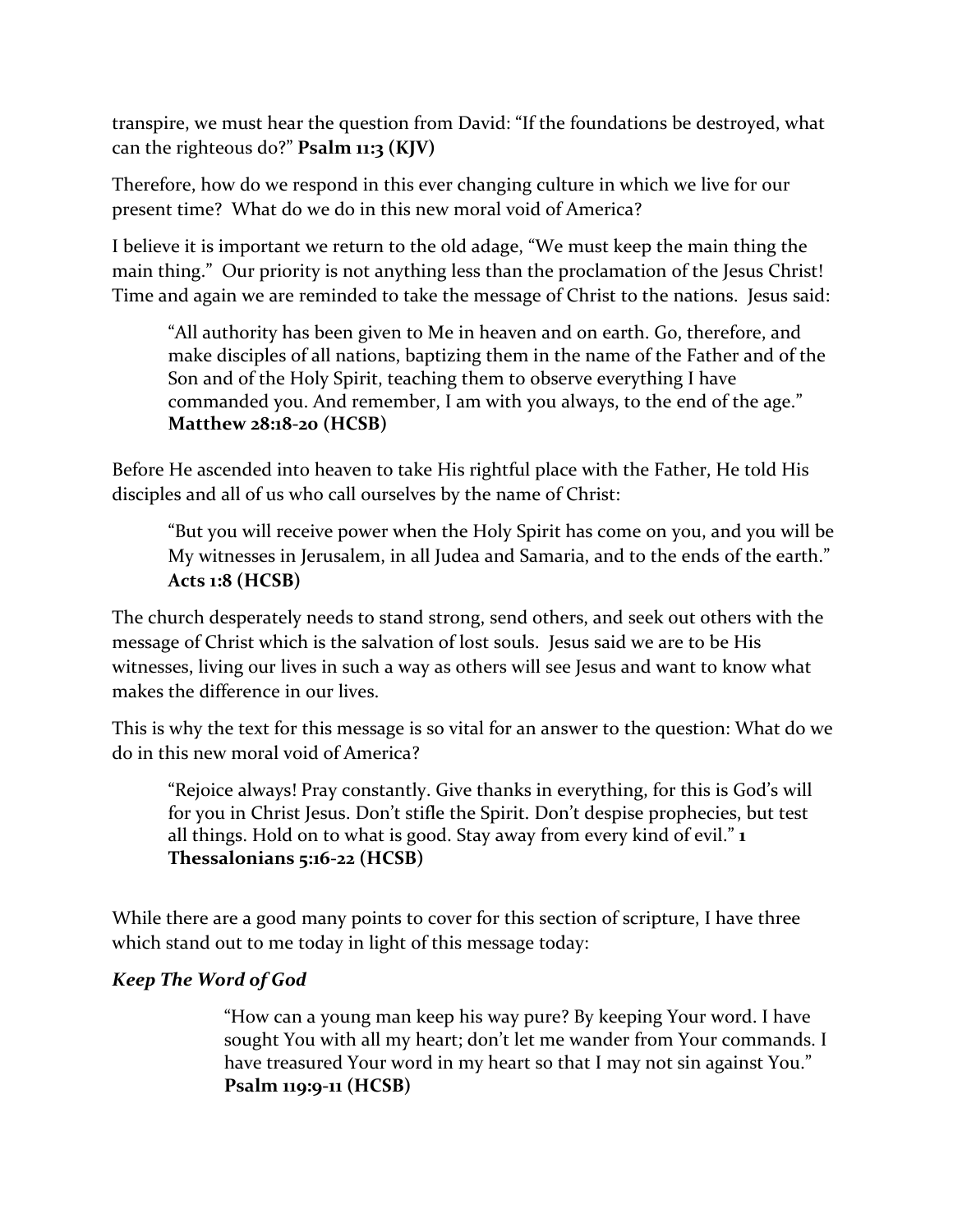The Word of God and His ways, His directions are to be our focus in all things. All that we are as believers is tied to the Word. What we do, how we act, what we think is centered in the Word of God. We are to be disciples, making disciples, digging deeper, and walking more in line with His directions than ever before.

The world needs to hear the message we have, because it is the answer for their thirsty souls. God's Word is the "bread of Life," "milk," making one "wise unto salvation," because it is a "delight," it is "truth," there is "life" in it and there are "seeds" for future growth. Believers "have tasted the good word of God" and know it is the "sword of the Spirit."ii Oh, we are to:

- Embrace it!
- Believe it!
- Live it!
- Share it!

It tells of our great history and it tells of future events! The Old Testament points to a redeemer and the New Testament tells us of this redeemer who has come as God in human flesh, to seek and save all who will believe. The New Testament tells us of future events, as many turn a deaf ear to the message of hope, choosing instead to follow vain follies, to meet their ultimate doom. Is it important for me to say: I believe the Word of God, from the table of contents to the maps, from cover to cover? Does anyone doubt that as truth? Then I want to settle your minds and hearts. Yes, believe the Bible to be the inerrant, infallible, inspired Word of God as instructions for my final exam.

## *Keep Proclaiming Truth*

As a people of God we must live out the life of Christ. We must be examples of grace and mercy. We must be the hands and feet of Jesus. We believe in Him so we show Him to the world around us by our actions and our words.

It will not be easy, but it was not something which was easy for Jesus. He taught of peace and love, mercy and grace. He pointed the way toward the Father. Yet, he was threatened, belittled, cast out of assemblies, and ultimately died for the same people who persecuted Him. His was not an east life and He tells us to bear the cross with Him.

## *Keep Praying*

This should be the first, most important item in this list. So often we are apt to say, "I'm praying for you. Is there anything else I can do?" Friends, this is the most important thing you can do for others, for your nation, and for your state. The Word says, "The prayers of the righteous man avails much."

We must be fervent in our prayers. We must take before the Father every concern of our hearts. Instead of debating and talking things to death, we must go before the Father,